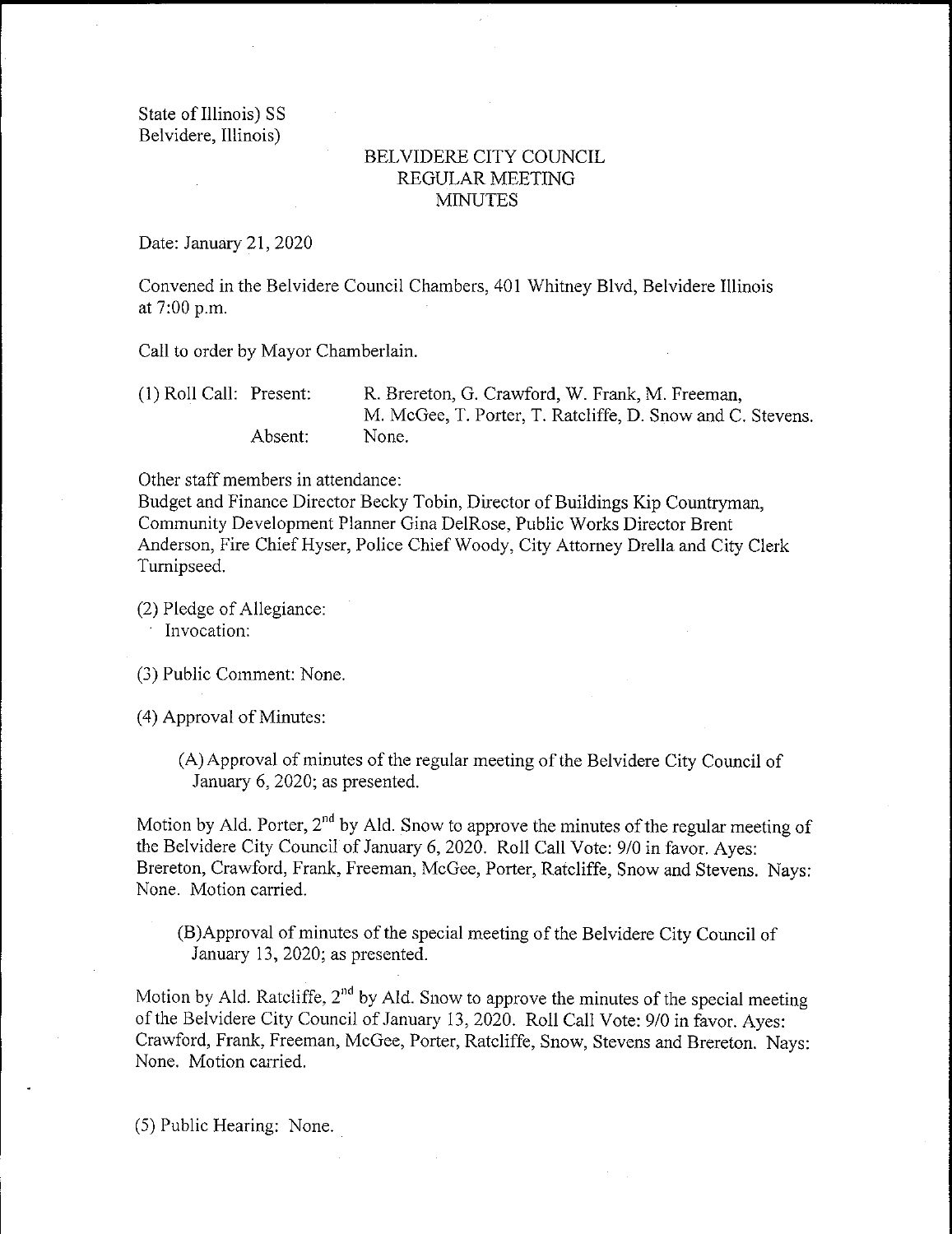6) Special Messages and Proclamations: None.

## 7) Approval of Expenditures: General & Special Fund Expenditures: \$ 1, 445, 034. 04 Water & Sewer Fund Expenditures:  $$467,629.72$

Motion by Ald. McGee,  $2^{nd}$  by Ald. Crawford to approve the General & Special Fund Expenditures in the amount of \$1,445,034.04. Roll Call Vote: 9/0 in favor. Ayes: Frank, Freeman, McGee, Porter, Ratcliffe, Snow, Stevens, Brereton and Crawford. Nays: None. Motion carried.

Motion by Ald. Crawford,  $2^{nd}$  by Ald. Snow to approve the Water & Sewer Fund Expenditures in the amount of \$467,629.72. Roll Call Vote: 9/0 in favor. Ayes: Freeman, McGee, Porter, Ratcliffe, Snow, Stevens, Brereton, Crawford and Frank. Nays: None. Motion carried.

8) Committee Reports and Minutes of City Officers:

- A) Monthly Report of Community Development Department/ Planning Department for December 2019.
- B) Monthly Report of Building Department Revenues, Residential Building Permits and Case Reports for December 2019.
- C) Yearly Report of Building Department Revenues, Residential Building Permits and Case Reports for CY 2019.
- D) Monthly General Fund Report for December 2019.
- E) Monthly Water/ Sewer Fund Report December 2019.
- F) Monthly Treasurer Report for December 2019.
- G) Minutes of Planning and Zoning Commission of January 14, 2020.

Let the record show these reports and minutes were placed on file.

H) Minutes of Committee of the Whole—Building, Planning and Zoning and Public Works of January 13, 2020.

Motion by Ald. Frank,  $2<sup>nd</sup>$  by Ald. Snow to approve the minutes of Committee of the Whole— Building, Planning and Zoning and Public Works of January 13, 2020. Roll Call Vote: 9/0 in favor. Ayes: McGee, Porter, Ratcliffe, Snow, Stevens, Brereton, Crawford, Frank and Freeman. Nays: None. Motion carried.

9) Unfinished Business:

(A) Motion to approve city attorney drafting an ordinance for gas use tax and an agreement with NICOR to collect tax. Tabled October 7, 2019. agreement with NICOR to collect tax.